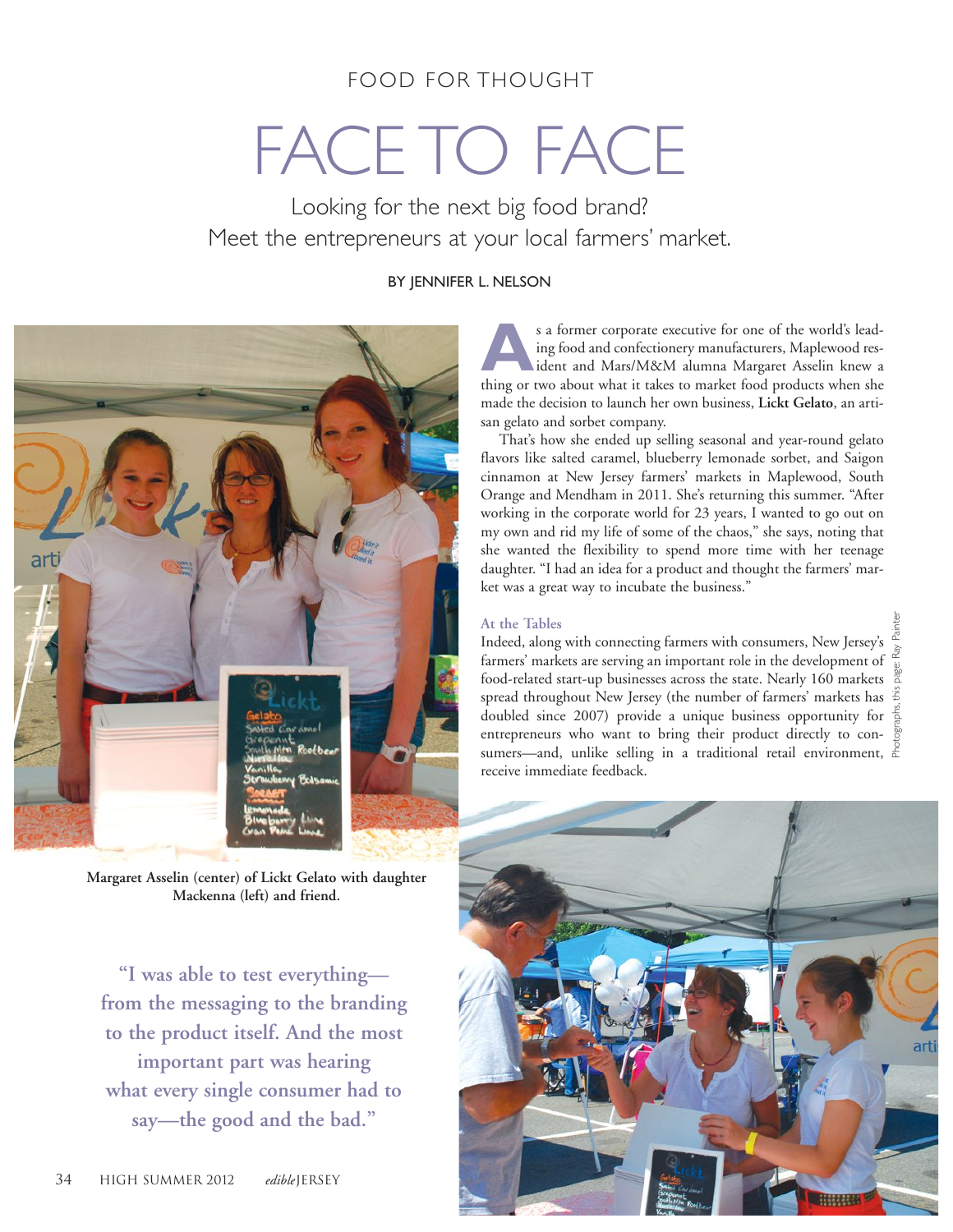"The farmers' markets are more consumer-centric than retail stores; you see consumers front and center every day, and you're standing right there to hear their comments, opinions and suggestions," Asselin says. "I was able to test everything—from the messaging to the branding to the product itself. And the most important part was hearing what every single consumer had to say—the good and the bad."

Another self-proclaimed alumna of corporate America, Belle Mead resident Kim Osterhoudt left a career in the financial services industry in 2009 to seek opportunities that proved more fulfilling, and ended up launching **Jams by Kim**. She quickly discovered that selling her all-natural artisanal jams at farmers' markets provided access to customers that she never thought possible. "In the corporate world, your boss evaluates your job performance. I learned that every time a customer approaches my table at the farmers' market to taste my product, it was like having an opportunity to evaluate myself," she says. "I don't have to push my product or deliver a sales pitch. People taste the jam and they want to take it home."

For Osterhoudt, the idea to launch a jam business was inspired by a lifelong passion for cooking and by growing up in a family that used fruits and vegetables straight from the garden. She recalls that her grandfather presented her with grapes to make her own jelly when she was just 12 years old.

She has been selling her line of jams in savory flavors ranging from carrot and ginger jam to fruit flavors like Bartlett pear jam at farmers' markets, including ones in Summit, Princeton and Bordentown City, for the past three years.

West Windsor resident Jim Barbour, president and CEO of **FunniBonz**, a family-owned company that produces all-natural barbecue sauces in flavors including original, spicy, fiery chipotle and tangy mustard, also stresses the value of meeting consumers face-toface. "Being able to establish a direct relationship with the people who are purchasing your product is one of the biggest ways the farmers' market boosted our business," he says. "A consumer will see a product on the shelves of a supermarket and walk right by, but at a farmers' market, you can invite them to sample your product. Being able to get your product into people's hands—and, in our case, into their mouths—is a fantastic vehicle to build one-on-one relationships with customers."

For Barbour, selling at farmers' markets like the ones in Trenton, West Windsor and at Rutgers also means he's on hand to answer questions about his product. It's one of the many reasons he continues to sell at farmers' markets even though his sauces are now on shelves in more than 2,000 stores nationwide, including Whole Foods, Bed Bath & Beyond and local stores like McCaffrey's.

Debra

"Our business is growing, but we're still strong advocates of farmers' markets. They're the hub of the community," he says. "It's the ideal place to educate the public and get the message out and build your brand and tell people all about the features and benefits  $\leq$  of what you have to offer." Photographs, this page: Debra Trisler



**Kim Osterhoudt of Jams By Kim**



#### **Taste by Taste**

Like Osterhoudt, Gary Minkoff of Highland Park was inspired by family legacy to deliver his line of **Grandma Clara's Original Cheesecake**—based on the recipe belonging to the grandmother of business partners Minkoff and his cousin Fred—directly to consumers at farmers' markets. The cousins adapted the recipe Clara Rothschild had brought with her from her home country of Prussia in 1914, and created one-of-a-kind cheesecake singles with a curdstyle cheese not traditionally found in cheesecake. The company went as far as to earn a special certification from the New Jersey Division of Agriculture that allowed them to stamp the "Made with Jersey Fresh Milk" logo on their cheesecakes. Although the brand is now in the process of re-launching, it initially found success at mar-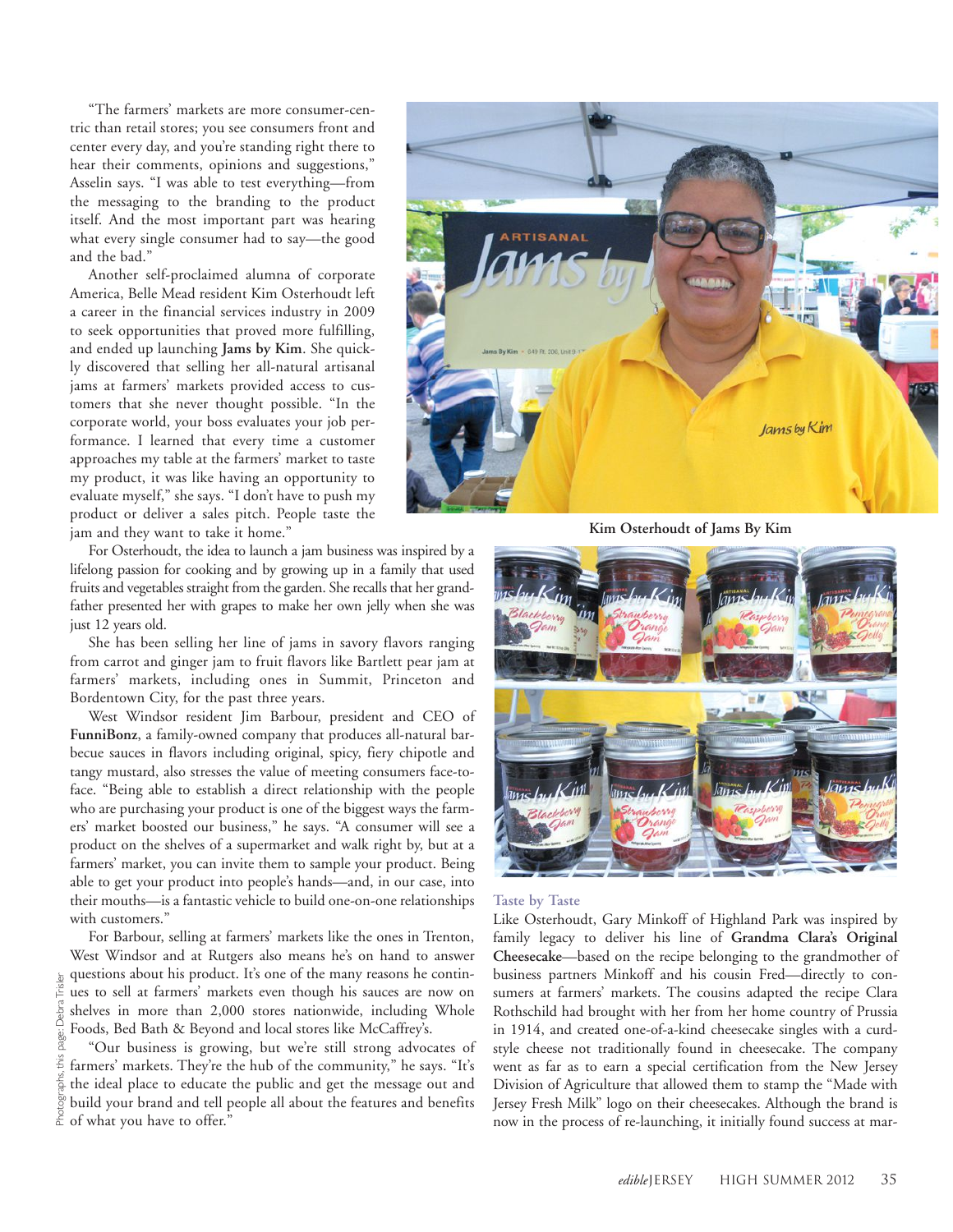

**"Many of these entrepreneurs were once employed in completely different industries. Now they're trying to find their way in building a new life, and we love doing what we can to help promote their business."**

kets such as Minkoff's neighborhood Highland Park Farmers' Market. The overall mission of the farmers' market—giving consumers the option to purchase fresh, locally grown produce and other products—stayed true to Minkoff's vision of developing a product with ingredients that were sourced locally.

"Retail is a traditional model, and for those of us who are looking for consumers who want quality, fresh, handcrafted products, you find them at farmers' markets," Asselin agrees.

Like many food entrepreneurs, Asselin and Osterhoudt rent commercial kitchens where they produce and package their food items for sale at farmers' markets. "It really is like having your own brick-andmortar retail store; it just happens to be portable," Osterhoudt says.

#### **Testing the Waters—and a Company's Future**

In addition to having the opportunity to meet face-to-face with their target demographic, food entrepreneurs also derive the added bonus of using the farmers' market to test run their products without the need to invest a large sum of money in marketing and distribution. Though farmers' markets often charge vendor fees, they are modest in comparison to what it could cost to open a retail store or to distribute products in supermarkets.

"In many ways, farmers' markets are a logical place to start. If you're a small business, it could end up costing anywhere from \$5,000 to \$30,000 or more in capital just to get your product on the shelves," Minkoff says. "But if you're bootstrapping or on a limited budget as many entrepreneurs are—farmers' markets are a good place to go for little money to see if there's any interest in what you have to offer."

However, even though food entrepreneurs are almost always guaranteed to connect with consumers who value locally sourced items, Minkoff warns that it's still crucial to visit several markets to determine the best locations for an individual entrepreneur's success. "You really have to do your due diligence to figure out the best fit for your business," he advises. "There's no way for you to know how many people might come to a particular farmers' market on any given day other than to go find out for yourself."

Nancy Boone, founder and manager of the Ramsey Farmers' Market, agrees. She always encourages potential vendors to shop around when choosing the markets where they may want to sell their product. "You want to be sure you end up at the right market. You have to learn the tastes of a community; what sells in Bergen County may not work in Sussex," she says.

Boone often invites prospective vendors to test out the Ramsey Farmers' Market for one day before signing on for a longer commit-

ment. One of those vendors was Teaneck resident Angela Logan, the creator of **Angela's Apple Mortgage Cakes**. Named for a period in her life when she lost her job and was inspired to turn her baking  $\frac{1}{2}$ skills into a way to pay the mortgage, Logan participated in a onetime feature at the market because limited space prevented Boone  $\frac{5}{9}$ from offering her an ongoing slot. "Since then, her business has blown up," Boone says, alluding to Logan's coverage on major news networks and in newspapers. "These are difficult times, and many of  $\frac{\epsilon}{L}$ these entrepreneurs were once employed in completely different  $\frac{1}{6}$ industries. Now they're trying to find their way in building a new life,  $\frac{\mathbb{S}}{\mathbb{S}}$ and we love doing what we can to help promote their business." Photographs, this page: Debra Trisler

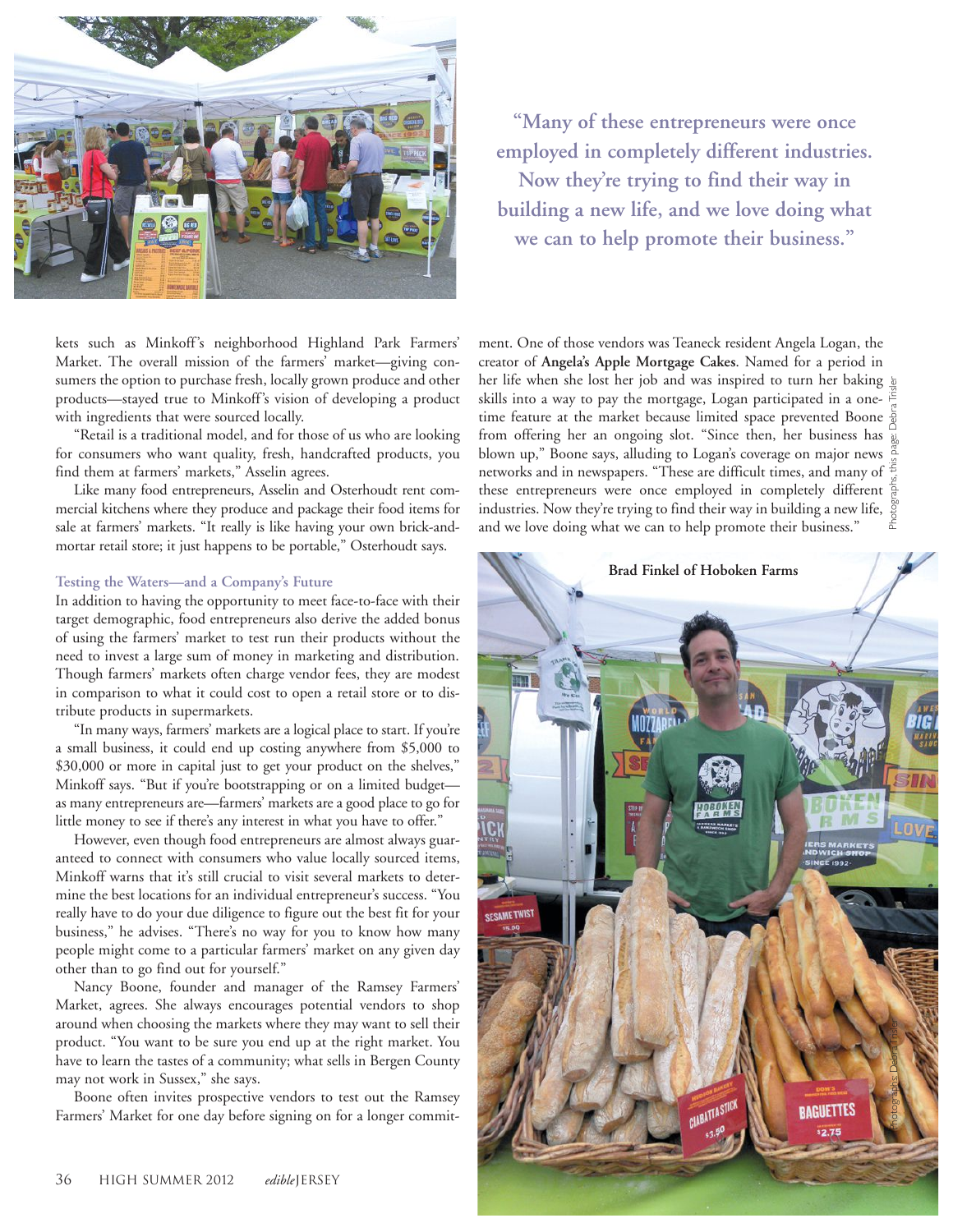

Boone adds that factors such as the day upon which the market is held and the size of the market must also be considered. "Before you even get a chance to network with more established vendors to learn about which markets brought them the most success, a new entrepreneur will need to see some profit," she adds. "They may not have the patience, or the money, to continue selling at a market that doesn't produce a good crowd on the first time out."

Food vendors also have to be aware of application deadlines and space limitations for many of the more popular markets, which may fill up long before the season begins. Applications often request a bevy of other requirements, including insurance, health department certificates and other documentation, in order to earn approval to sell at the market. In fact, Linda Cashan, chairperson of the Hammonton Farmers' Market, says that the increasing demand for food vendors to purchase insurance has kept some entrepreneurs out of the market. "If you're going to look at the farmers' market as a business incubator, then you have to be willing to take that extra step," she advises.

Jill Wong, owner of **Sweet Creations**, took a chance at the Hammonton market last season, selling her specialty cupcakes, cookies and desserts from a large, vibrantly decorated trailer that she parked at the market site. She, too, abandoned a career as a baker in one of the Atlantic City casinos to launch her own business and now owns a bakery in Hammonton. "The farmers' market is definitely what helped me get my name out there," she says.

#### **Weather…or Not**

Another hindrance to the success of food entrepreneurs at a farmers' market is, unfortunately, completely out of their control: the weather. Add to the mix that many markets are only open during the warmer months, selling there becomes a volatile business model. "It is an environmentally challenging business," acknowledges Brad Finkel, owner of **Hoboken Farms**, a producer and purveyor of fresh

mozzarella, artisan breads, marinara sauce, homemade ravioli and other items, who sold at his first market in 1992. "Running a business is hard enough when you only have five months out of the year to sell, but then you have to take into consideration that an inclement weather pattern can completely shut you down."

Finkel has been tracking those patterns for the two decades he has been selling at farmers' markets and has had to adapt his business to accommodate the extreme weather shifts that have emerged in recent years. According to Finkel, the first 15 years of his business showed an average of approximately 18 percent inclement weather, but since 2009, it has risen to an average of closer to 40 percent. "Entrepreneurs see a farmers' market with a long line of people on a beautiful, sunny day, and they assume it's a gold mine," he says, "What they don't see is just how often it rains and nobody shows up, and how difficult that makes doing business."

Finkel's livelihood depends almost entirely on the weather, as his company's business model revolves around farmers' markets; he works several markets every week during the high season, and employs a staff that sells at a variety of markets each day. "Entrepreneurs have to be realistic about what the opportunity really is: it's 20 weeks out of the year, and you can count on dealing with rain for at least a third of them," he says.

#### **Finding One's Future**

Though Finkel managed to open the doors of his first Hoboken Farms Sandwich Shop in Summit last year—with plans for several others—that doesn't always prove to be the case for market vendors. "Farmers' markets are a living, breathing entity, and they're complete-  $\frac{5}{5}$ ly a means to an end. I've seen a lot of people come in and think their  $\mathbb{E}$ involvement in a farmers' market is going to lead to catering or other  $\frac{3}{4}$ opportunities, but it rarely does," he asserts. "Our sandwich shop does sell some of the items from the farmers' market, but if we had to rely  $\frac{5}{9}$ solely on our market customers to sustain the business, we would have  $\frac{8}{3}$